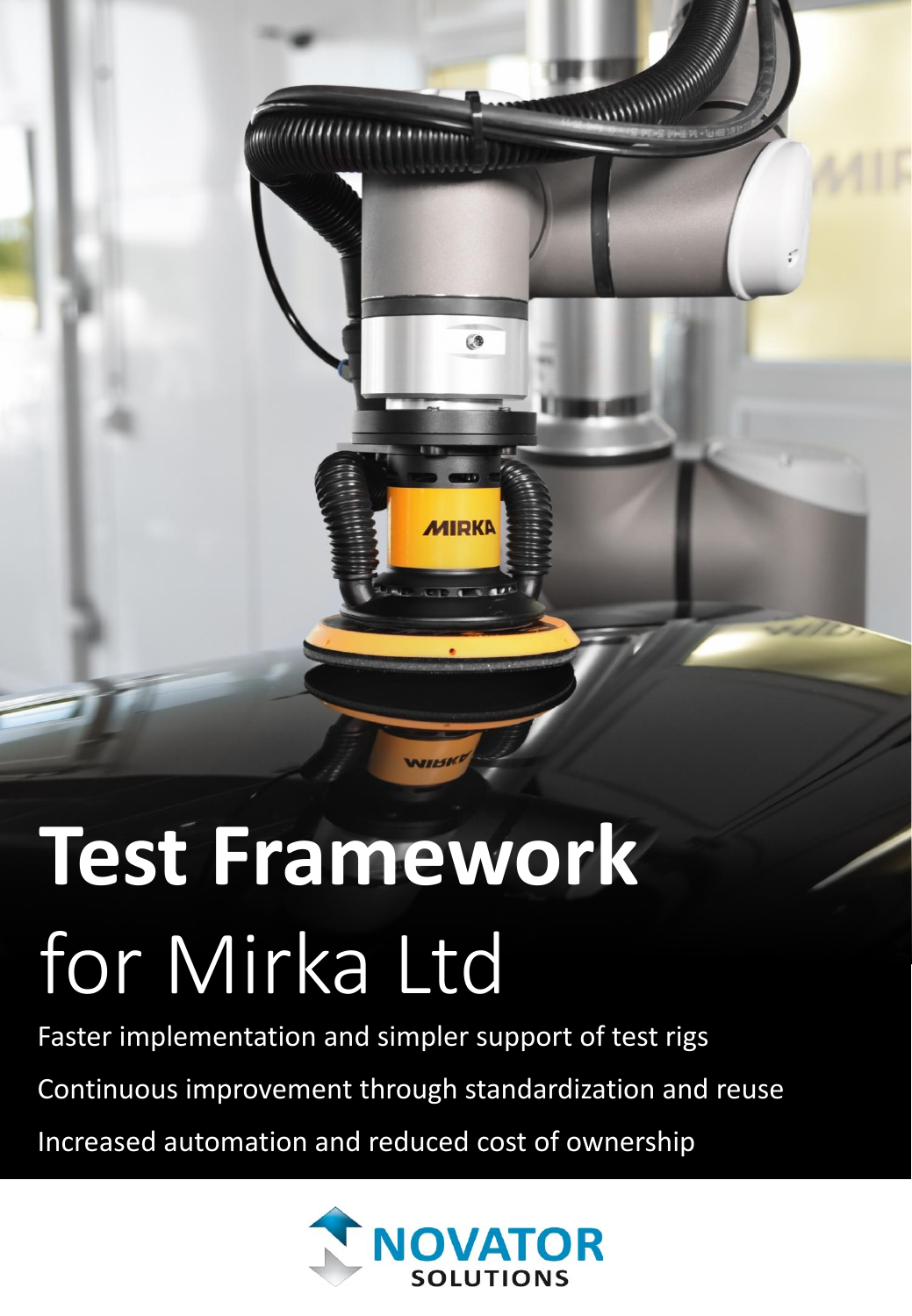# **Test Framework** for Mirka Ltd

**Mirka Ltd** is a world leader in surface finishing technology and offers a broad range of groundbreaking sanding solutions for the surface finishing and precision industry. The Mirka motto, 'Dedicated to the Finish', states the company's high standards for all to see.

The growing Mirka Power Tools department develops and manufactures advanced sanding and polishing machines, and continually focuses on innovative product and process development. Remaining in the technical forefront, and at the same time maintaining the company's uncompromising quality requires an equally high paced development of test capabilities and coverage.



Developing test rigs from scratch for each new product, and manually controlling them would make the cost of test increase at the same pace as the increase in functionality. Such a proliferation of test rigs would also become hard to maintain and create strong dependencies on specific individuals.

In discussion with Novator Solutions, implementation of a standardized test framework would address all these challenges. Basing all of Mirka's test rigs on a common flexible architecture makes it possible to create a single learning path for new employees to acquire the knowledge needed to maintain the rigs, as well as create new ones. It would also allow for faster development of test rigs, continuous improvement of the architecture, and an ever-increasing automation grade.

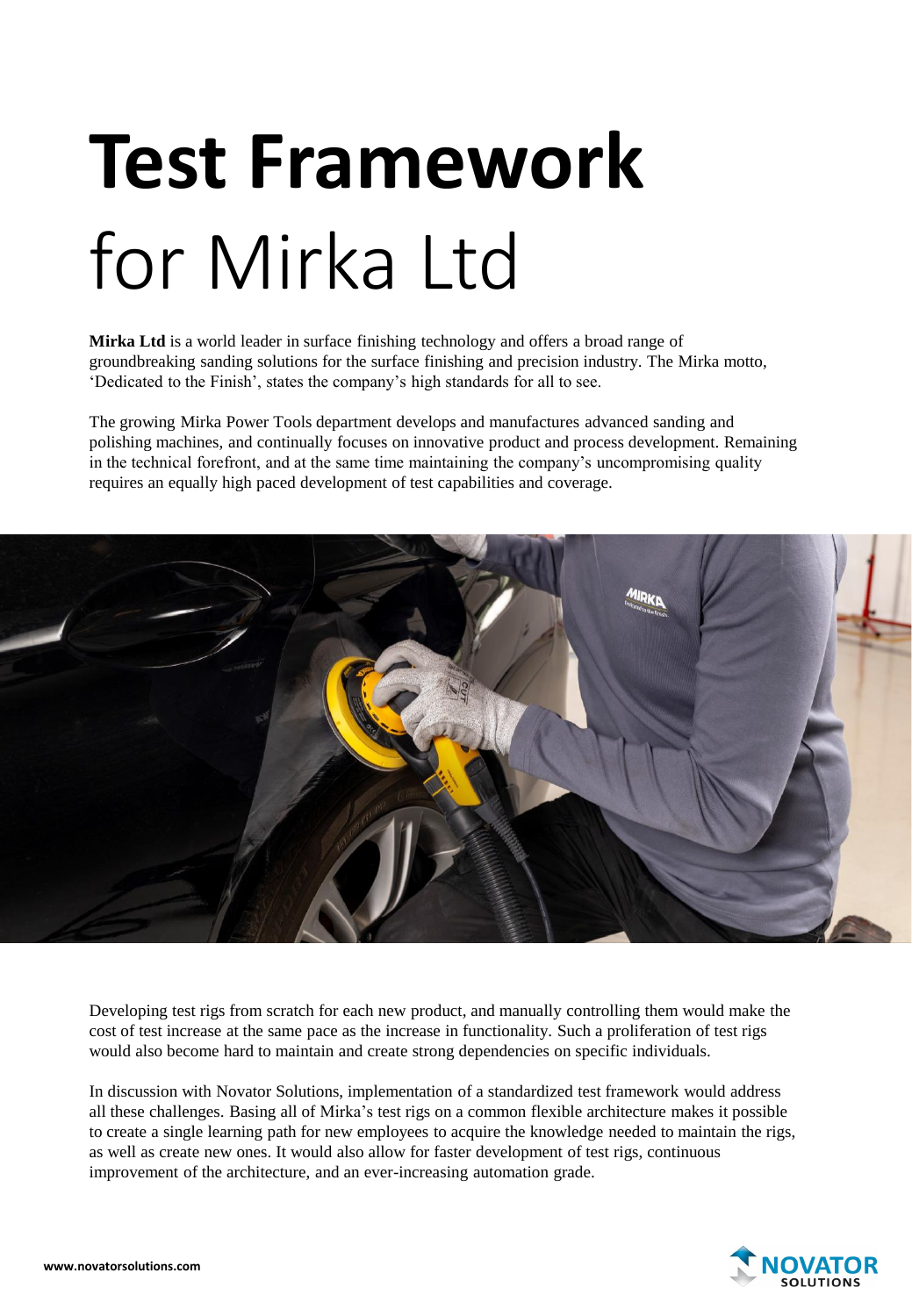## Project Overview

## **Training**

The project started with a request for LabVIEW training. An engineer from Novator Solutions held a custom course for the test and verification team at Mirka. During the training, the challenges and costs associated with throughly testing a rapidly evolving product portfolio – and the concept of test frameworks as a way to meet those challenges – was discussed







A subsequent workshop was scheduled to discuss the general benefits the approach would give Mirka, and identify their specific requirements on such a framework. General requirements are modularity, flexibility and architected according to best practices, as well as specific instrumentation, sequencing and reporting needs were listed.

### Implementation

The implementation of the framework and the first rig based on it was done by Novator Solutions engineers because of our experience in developing strong architectures. Mirka simultaneously trained personnel that could act as framework architects and test developers repsectively.



## Challenge Solution

- Test capability can become bottleneck in development
- Test stations can also have bugs in them
- New product features forces development of new test rigs
- Cost of test increase linearly with test coverage
- Support of old rigs is difficult and expensive

- Flexible architecture possible to apply on different products for fast rig development
- Modular architecture allows reuse and thus continous improvements to each module
- The flexibility and modularity allows expansion an repurposing of existing rigs
- Automation capabilities built in from the start, and continously refined, to allow higher test coverage without increasing cost.
- Common architecture makes it possible to teach new employees how to support all rigs at once

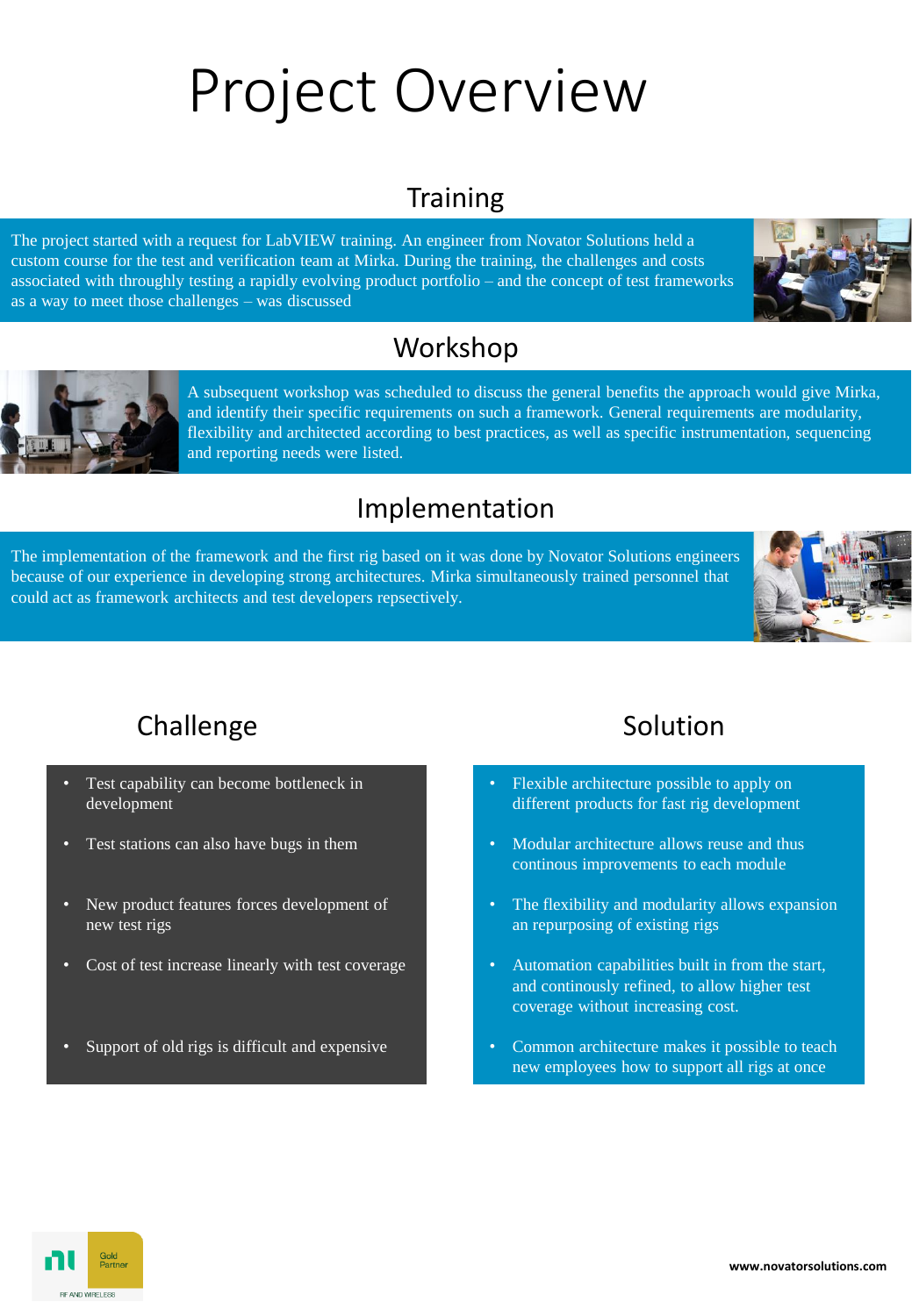## Characteristics

A framework can be defines as a **reusable** codebase of **high quality** that can be **scaled up or down without limiting** its usability, and **seamlessly extended** with new functionality.

### **Requirements**

During the course of the workshop, the following high-level requirements for the test framework were identified:

- It should be **modular** so that individual components can be reused in different configurations
- It should be **flexible** so that optimal hardware can be selected and test sequences can be created or adapted without changes to the overall architecture
- It should produce **user friendly** rigs, including user interfaces, data storage and stability  $-$  so that rigs created become helpful tools to product specialists that can use them effortlessly, and if needed request new features from a test system architect.
- It should be **well architected** according to best practices so that new architects can be trained according to standardized learning paths, and that maintenance and development of the framework does not become dependent on specific individuals.

This singled out LabVIEW OOP as the ideal software tool because of the inherent object-oriented modularity, broad hardware integration, UI and data storage possibility, and existence of efficient classroom and online training.

| framework are | Examples of components of a test                                                                 |
|---------------|--------------------------------------------------------------------------------------------------|
| Architectures |                                                                                                  |
|               | Documentation                                                                                    |
|               | Example code                                                                                     |
|               | Training material                                                                                |
|               | Development guidelines                                                                           |
|               | Communicaiton layer                                                                              |
|               | Inter-process<br>communication                                                                   |
|               | Network communication                                                                            |
|               | Internet communicaton                                                                            |
|               | Database communication                                                                           |
| tasks         | Well packaged software, such as<br>libraries or object-oriented<br>classes, to solve reoccurring |
|               | Hardware drivers                                                                                 |
|               | Abstraction layers (HAL,<br>MAL)                                                                 |
|               | Report generation                                                                                |
|               | Test sequencing                                                                                  |
|               | Monitoring                                                                                       |
|               | Data logging                                                                                     |
|               | Storage of metadata                                                                              |
|               | Database integration                                                                             |
|               | User interface                                                                                   |

It was decided that the framework should be treated as a product, not a tool. This means it will have a responsible owner, and a living backlog and bug reporting. This also makes it possible for Mirka to assign and train people for different roles in the test value chain.